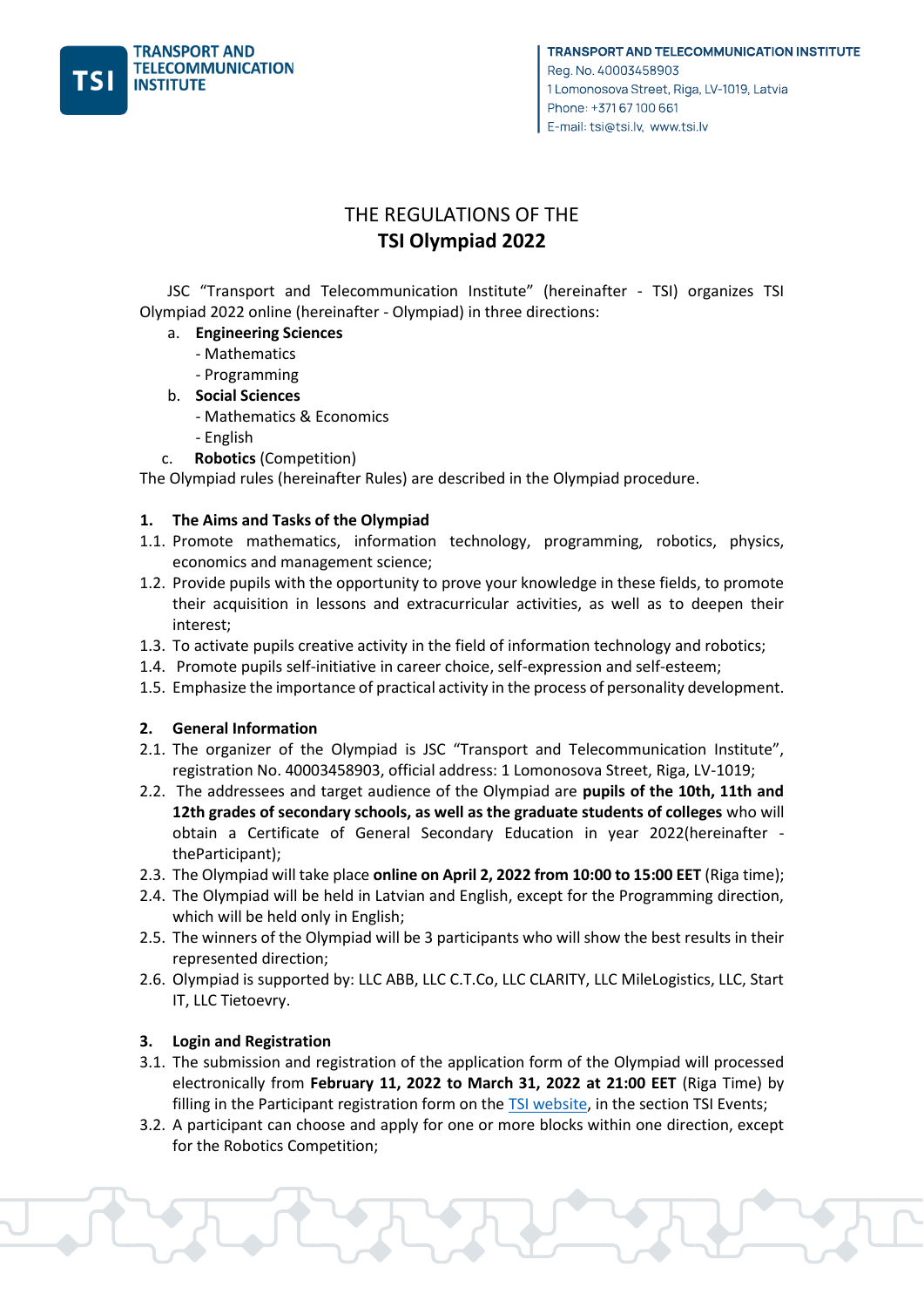

- 3.3. In the registration form, the Participant shall indicate his/her name, surname, educational institution, grade, e-mail address, telephone numer and country of residence;
- 3.4. By registering, the Participant agrees to the processing of his/her personal data and the terms and conditions of the Olympiad;
- 3.5. Upon the successful registration, the Participant receives confirmation of participation in the Olympiad.

## **4. Procedure of the Olympiad**

## 4.1. **Direction Engineering Sciences**

# **Mathematics Block from 10:00 to 12:00 (EET)**

- 4.1.1.The estimated completion time of the Olympiad tasks are 2 hours (max 120 minutes), depending on the Participant's individual abilities;
- 4.1.2.The tasks will be available in PDF format, on the website www.e.tsi.lv, in the section TSI Olimpiāde 2022. The specific link will be open one day before the start of the Olympiad (from April 1, 2022 at 10:00 EET) and Olympiad's tasks will be available on April 2, 2022, from 10:00 (EET);
- 4.1.3.The tasks' answers must be written on an A4 sheet of paper with a blue pen, clearly indicating the name, surname, country of residence, school and task number;
- 4.1.4.On April 2, 2022, from 12:00 to 12:30 (EET), it will be possible to upload the filled answer's sheet in the form of scan (preferably in PDF format, as a single file) or as a photo(s) (jpg; png format).

# 4.2. **Direction Engineering Sciences**

# **Programming Block from 13:00 to 15:00 (EET)**

- 4.2.1.The estimated completion time of the Olympiad tasks are 2 hours (max 120 minutes), depending on the Participant's individual abilities;
- 4.2.2. Tasks will be completed electronically using the DomJudge system, which also ensures the results of the task;
- 4.2.3. Programming languages that are allowed to use are: C#, C/C++, Python, Java, Pascal;
- 4.2.4. The results are computing automatically and all participants in this chosen block see the results of each participant;
- 4.2.5. The results of the Olympiad are "frozen" 20 minutes before the end of the task, it's mean that information about the results won't be longer updated.

## 4.3. **Direction Social Sciences**

## **Mathematics and Economics Block from 10:00 to 12:00 (EET)**

- 4.3.1.The estimated completion time of the Olympiad tasks are 2 hours (max 120 minutes), depending on the Participant's individual abilities;
- 4.3.2.The tasks and topic of the essay will be available in PDF format, on the website www.e.tsi.lv, in the section TSI Olimpiāde 2022. The specific link will be open one day before the start of the Olympiad (from April 1, 2022 at 10:00 EET) and Olympiad's tasks will be available on April 2, 2022, from 10:00 (EET);
- 4.3.3.The essay must be written in Microsoft Word word processing software, or on an A4 sheet of paper with a blue pen, clearly indicating the name, surname, country of residence, school and task number;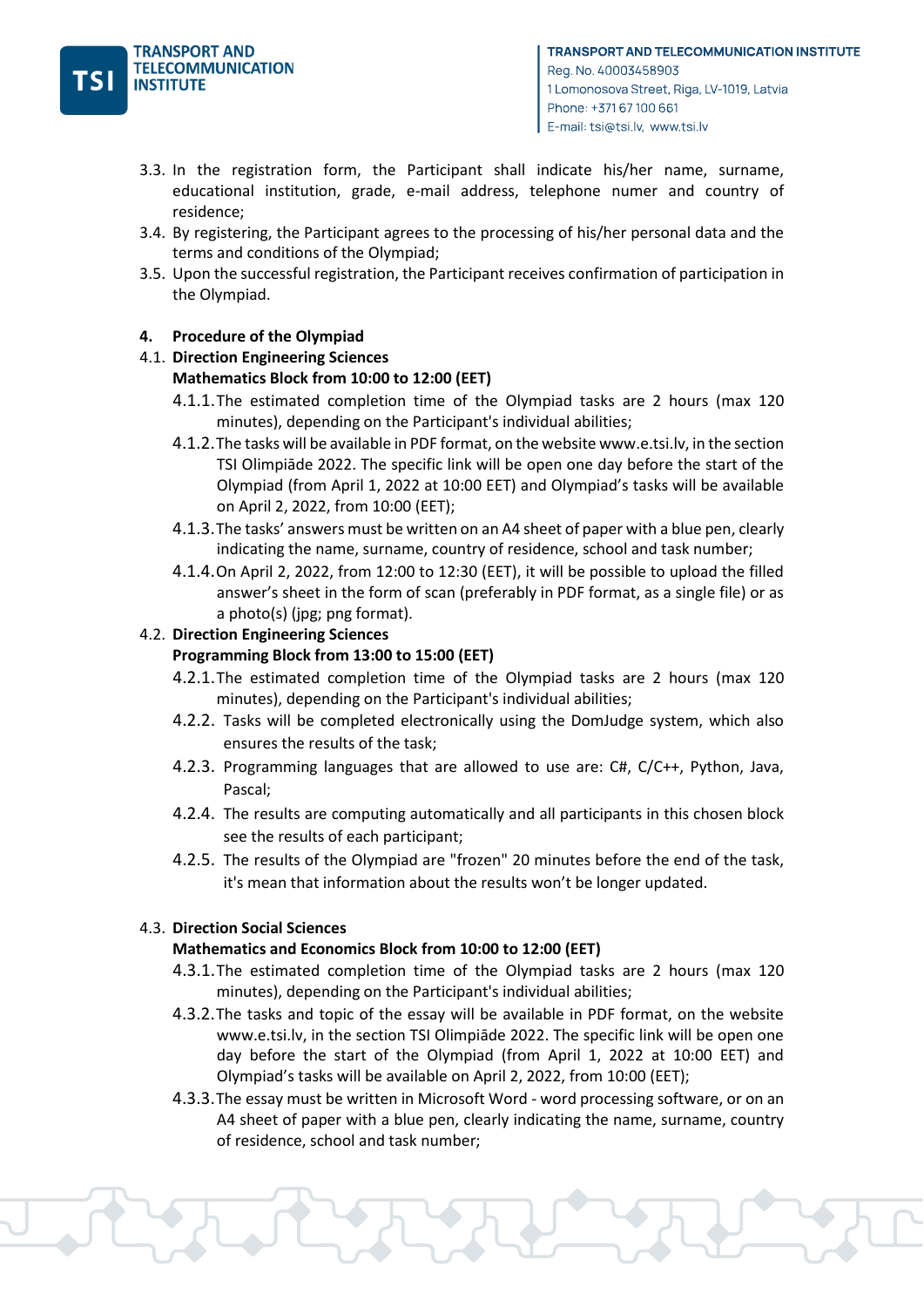

- 4.3.4.On April 2, 2022, from 12:00 to 12:30 (EET), it will be possible to upload the filled answer's sheet in the form of:
	- Microsoft Word word processing software, converting it to PDF format;
	- or in the form of scan (preferably in PDF format, as a single file) or as a photo(s) (jpg; png format).

# 4.4. **Direction Social Sciences**

## **English Block from 13:00 to 15:00 (EET)**

- 4.4.1.The estimated completion time of the Olympiad tasks are 2 hours (max 120 minutes), depending on the Participant's individual abilities;
- 4.4.2.The tasks will be available in PDF format, on the website www.e.tsi.lv, in the section TSI Olimpiāde 2022. The specific link will be open one day before the start of the Olympiad (from April 1, 2022 at 10:00 EET) and Olympiad's tasks will be available on April 2, 2022, from 10:00 (EET);
- 4.4.3.The tasks' answers must be written on an A4 sheet of paper with a blue pen, clearly indicating the name, surname, country of residence, school and task number;
- 4.4.4.On April 2, 2022, from 15:00 to 15:30 (EET), it will be possible to upload the filled answer's sheet in the form of scan (preferably in PDF format, as a single file) or as a photo(s) (jpg; png format).

# 4.5. **Direction Robotics – Competition:**

# **from April 2, 2022 at 10:00 (EET) to April 12, 2022 at 17:00 (EET):**

- 4.5.1.The estimated completion for the implementation of the Olympiad task project is 10 days;
- 4.5.2.The project must be developed individually;
- 4.5.3.The task will be available in PDF format, on the website www.e.tsi.lv, in the section TSI Olimpiāde 2022. The specific link will be open one day before the start of the Olympiad (from April 1, 2022 at 10:00 EET) and Olympiad's task will be available from April 2, 2022 at 10:00 (EET) until April 12, 2022 at 17:00 (EET);
- 4.5.4.The task must be completed online and the project result must be uploaded in a video format on the website www.e.tsi.lv by April 12, 2022 at 17:00 (EET), clearly indicating the name, surname, country of residence, school and task number;

## **5. The Olympiad Organizing Committee and Olympiad Tasks' Evaluation**

- 5.1. **Evaluation of the Olympiad tasks in Mathematics, Programming, Economics and English language blocks:**
	- 5.1.1. Answer's sheets submitted by the Participant will be evaluated according to certain criteria by the Olympiad organizers and TSI faculty representatives;
	- 5.1.2. Each task will be verified and evaluated with a certain score, depending on the complexity of the task, ranging from 0, when the task was not started, to the maximum score for the task;
	- 5.1.3. The Participant submits the answers electronically by uploading the file(s) to the indicated website e.tsi.lv;
	- 5.1.4. The Participant is responsible for the quality of the submitted responses, in case if the quality of the uploaded file(s) will be low, the work will not be evaluated;
	- 5.1.5. The answers will be verified and evaluated separately by blocks;
	- 5.1.6. The final result is the sum of all points obtained in the tasks of both blocks in the chosen direction;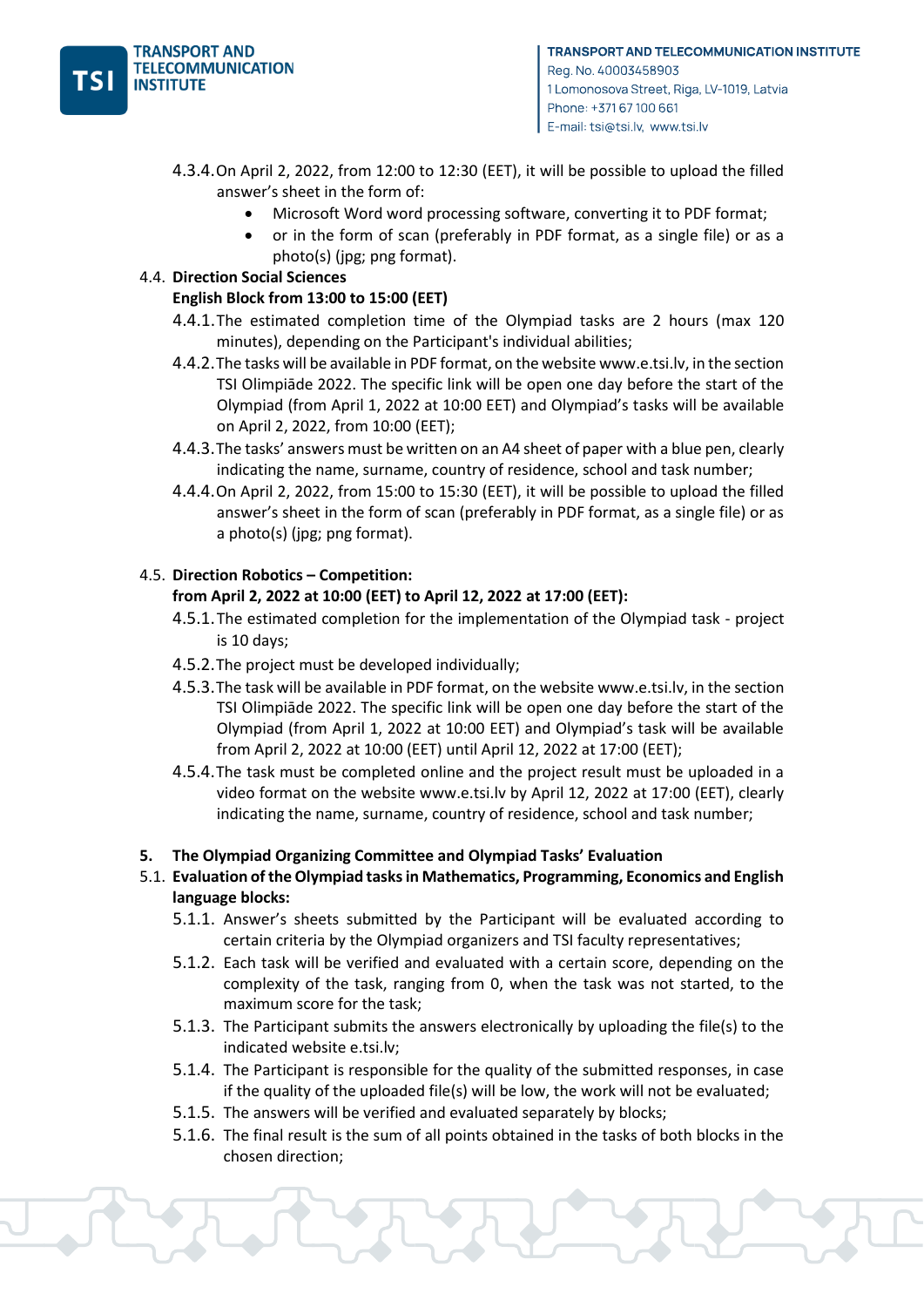

5.1.7. Submission of tasks answers before the deadline does not confer any advantage.

#### 5.2. **Evaluation of the Olympiad task in Robotics block:**

- 5.2.1. Your project will be evaluated by a board of experts, who represents the academia and industry domain;
- 5.2.2. Each task will be verified and evaluated according to a certain criteria, where the total amount creates obtained percents in the tasks;
- 5.2.3. The result of the project in video format must be submitted electronically by uploading the file on the website [www.e.tsi.lv;](http://www.e.tsi.lv/)
- 5.2.4. The Participant is responsible for the quality of the submitted responses, in case if the quality of the uploaded file will be low, the work will not be evaluated;
- 5.2.5. Submission of tasks answers before the deadline does not confer any advantage.

#### **6. Olympiad Finalists and Awards**

- 6.1. All Participants will receive Certificates of Participation in the Olympiad;
- 6.2. The Grand Prize for the  $1<sup>st</sup>$  place in the direction of "Engineering Science" is a 100% discount voucher, which covers full tuition fee for 4 (four) study years in the double degree bachelor's study programme ["Computer Science"](https://tsi.lv/study_programmes/computer-sciences-double-degree-artificial-intelligence/), with a specialization in the field of Artificial Intelligence, worth up to EUR 24,000, depending on the tuition fee according to residence country;
- 6.3. The Grand Prize for the  $1<sup>st</sup>$  place in the direction of "Social Sciences" is a 100% discount voucher, which covers full tuition fee for 3 (three) study years in the bachelor's study programme ["Business and Management"](https://tsi.lv/study_programmes/business-and-management-bachelor/), worth up to EUR 8100, depending on the tuition fee according to residence country;
- 6.4. The Grand Prize for the 1<sup>st</sup> place in the direction of "Robotics" is a 100% discount voucher, which covers 100% of the tuition fee for a 4.5 (four and a half) study years in the professional bachelor's study programme "[Robotics](https://tsi.lv/study_programmes/robotics/)", worth up to EUR 12,150, depending on the tuition fee according to residence country;
- 6.5. The prize for the  $2^{nd}$  and the  $3^{rd}$  place in each direction is the discount voucher in the amount up to 1000 euros for the first study year, which will be determined individually, evaluating the answers and motivation provided by the participant;
- 6.6. Additional prizes from the supporters of the Olympiad awaits the winners of the 1<sup>st</sup>, 2<sup>nd</sup> and the  $3<sup>rd</sup>$  places, as well as the participants who will show the best results in each direction;
- 6.7. The announcement of the winners and the award ceremony will take place on April 14, 2022 in Riga, Lomonosova Street 1, at the premises of the TSI, by informing each participant personally;
- 6.8. After the award ceremony of the Olympiad, the organizer of the Olympiad will contact the winners individually and invite them to receive the prize within 4 working days - until April 22, 2022 at the premises of the TSI;
- 6.9. Prizes for participants from abroad will be sent electronically. We do not provide the delivery of the prizes via post mail;
- 6.10. In case the organizer of the Olympiad can not contact the winner of the Olympiad within 2 working days or agree on the time of the award of the prize, or if the winner refuses to receive the prize, the organizer of the Olympiad is entitled to leave the prize in his possession.
- **7. Privacy and Security Policy for the Processing of Personal Data**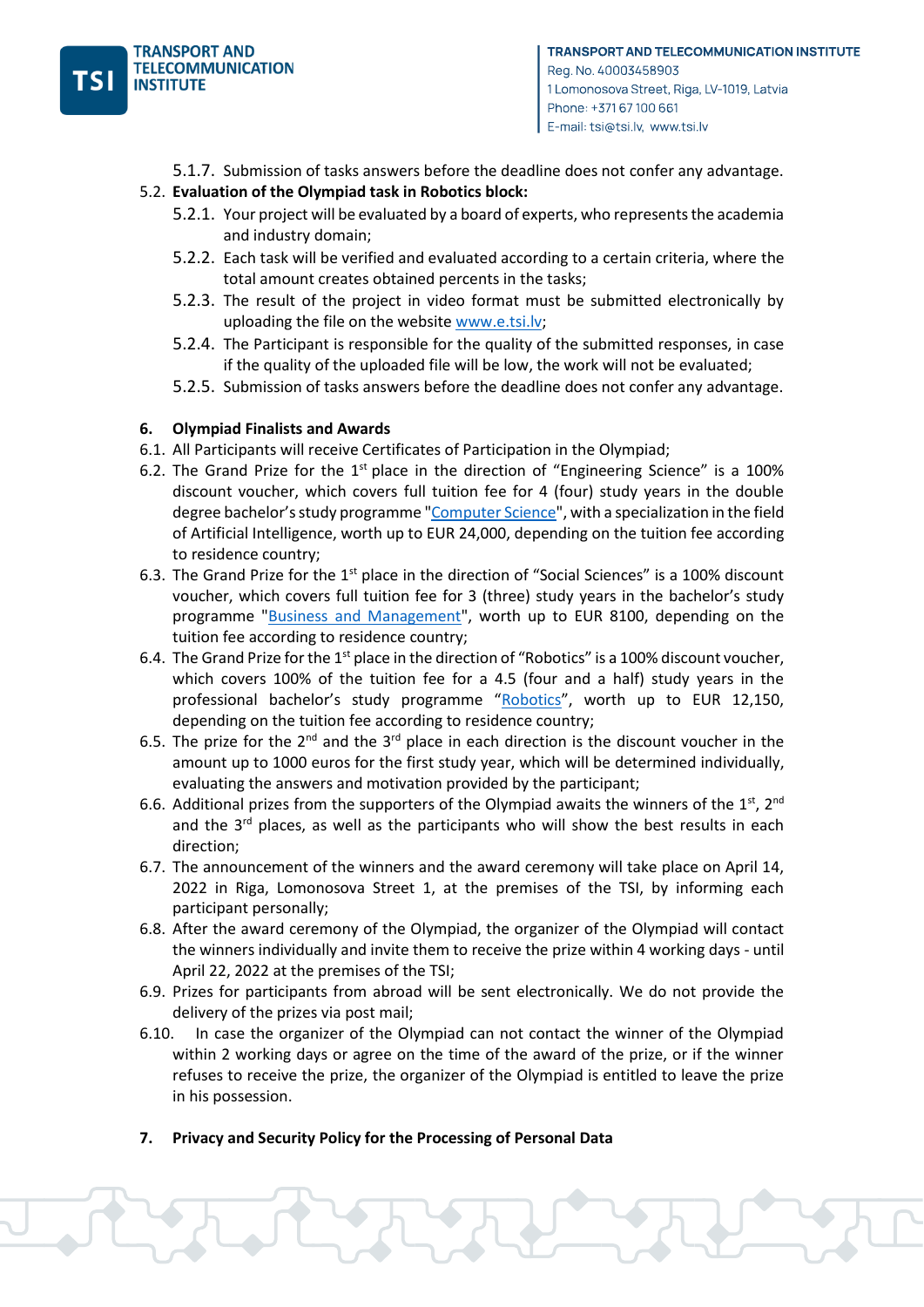- 7.1. The organizer of the Olympiad will process the personal data (name, surname, telephone number, e-mail address) provided by the participants of the Olympiad. By indicating his or her personal data, the person consents to the processing of personal data for the purpose and storage specified in these Regulations for the specified period of time;
- 7.2. Personal data will be processed for the purpose of providing information on the TSI Olympiad, news, as well as for direct marketing activities. The purpose of processing the obtained personal data is to provide organizational issues related to the Olympiad and information on the provision of the Olympiad to the society. The provided personal data of the Olympiad winners will be processed for the identification of the Olympiad winners and the issuance of prizes;
- 7.3. Collected personal data within the Olympiad will be saved for 365 days from the day of the start of Olympiad;
- 7.4. If a person does not agree to provide the personal data required for the Olympiad, he/she cannot participate in the Olympiad;
- 7.5. In any questions related to the conduct of the Olympiad and which are not determined by these regulations, the organizer of the Olympiad may take a unilateral decision and act in accordance with the applicable regulatory framework;
- 7.6. In case of complaints and questions, the Olympiad participant is entitled to contact the Olympiad organizer in the form of letter, fully setting out the objections and justification, and sending information to the e-mail: events@tsi.lv within 30 days from the start date of the Olympiad. The claim or issue will be considered within 15 (fifteen) working days from its receipt. The answer to the claim or question will be provided in the form of letter by sending it to the address indicated in the application of the Olympiad participant. Claims submitted after 30 days from the date of the start of the Olympiad will not be considered and are considered to be overdue;
- 7.7. By fulfilling the conditions of the Olympiad, the participant of the Olympiad confirms that he/she has read these regulation and rules of the Olympiad, they are understandable and there are no objections to participation in the Olympiad.

## **8. General Provisions**

- 8.1. The discount voucher is applied for a certain period of time (one study year/the entire study period). The discount does not applied to students whose average grade is lower than 7 and the session is not completed on time, as well students may not have academic or any financial debts. Students who are supported with scholarships and grants can not apply to additional discounts. Discounts do not combined with any other offer/promotion/discount;
- 8.2. It is not possible to exchange a 100% discount voucher to cover the full tuition fee for another study programme;
- 8.3. During this Olympiad, the Participants are not allowed to engage in the following activities:
	- 8.3.1. Use any aids (including printed or written materials, except issued by the Olympiad organizers, any electronic devices, except computers for work, data carriers);
	- 8.3.2. Communicate (directly or by using smart devices) with third parties;
	- 8.3.3. Try to disrupt the Olympiad server;